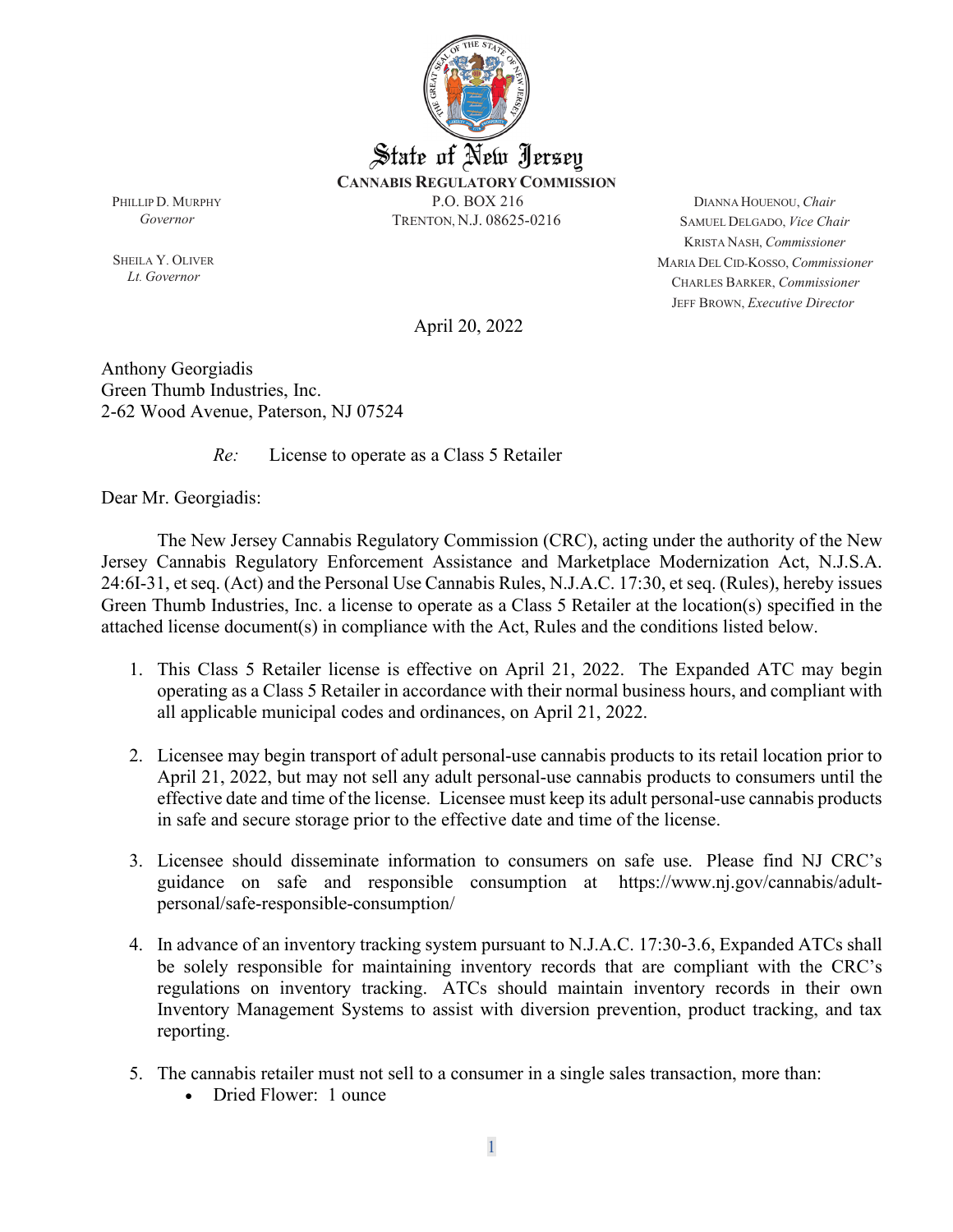- Concentrates/Resins/Oils: 5 g or equivalent in ml.
- Ingestible items: 1000mg total (or 10 ingestible 100mg packages) per transaction.

Any violation of the conditions of this license and/or the legal and regulatory requirements to operate a Class 5 Retailer in the State of New Jersey may result in the CRC acting against your entity including, but not limited to, suspending your entity's operations, in accordance with the Act, Rules and any other applicable laws.

Sincerely,

Joseph

Jeff Brown Executive Director New Jersey Cannabis Regulatory Commission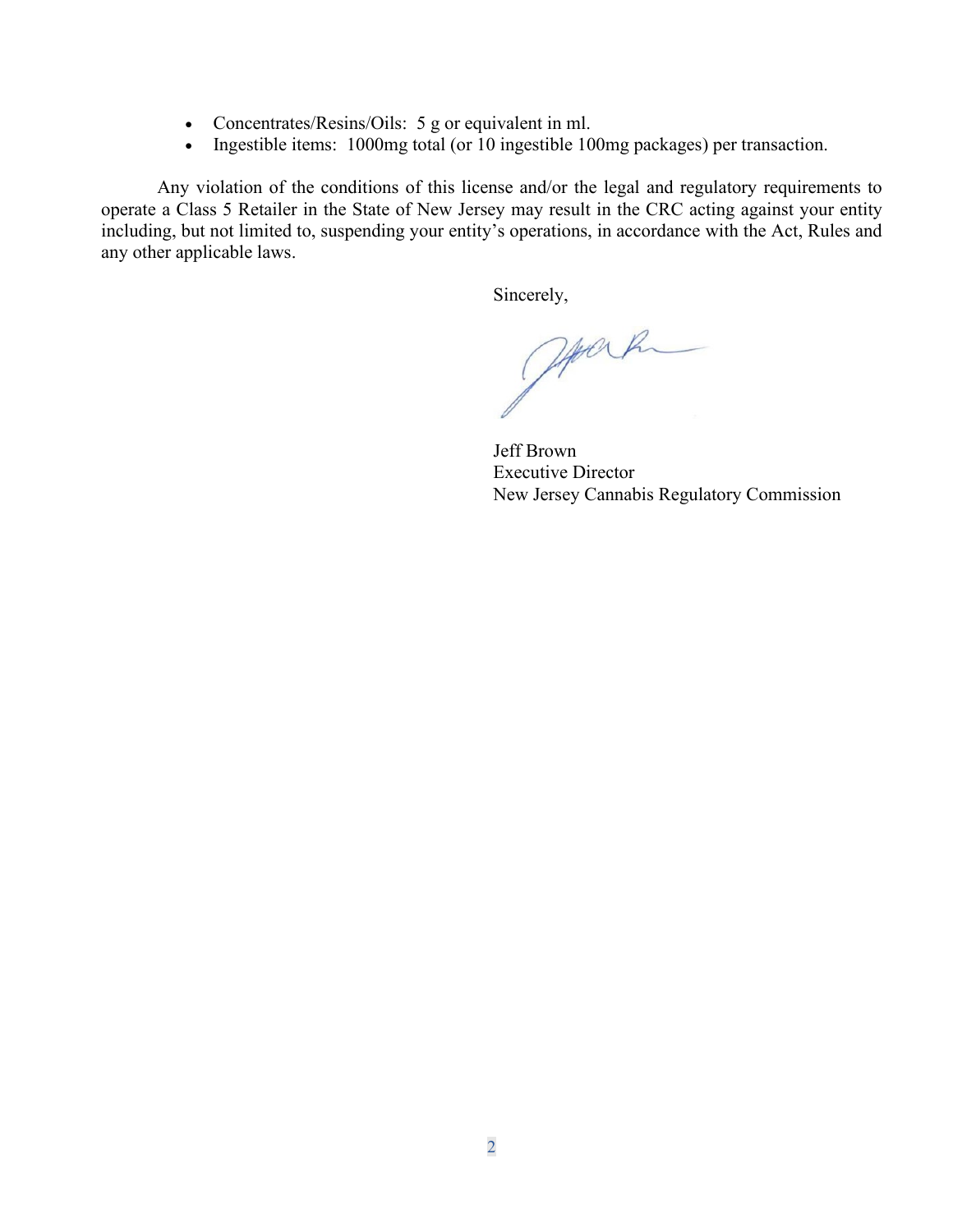# **STATE OF NEW JERSEY** *CANNABIS REGULATORY COMMISSION*

*OFFICE OF COMPLIANCE & LICENSING*

### *FINAL RECOMMENDATION FOR:*

#### **CLASS 5 - RETAILER**

LEGISLATION STATEMENT AS IT PERTAINS TO EACH TYPE OF LICENSING

UNDER THE AUTHORITY OF THE NEW JERSEY CANNABIS REGULATORY, ENFORCEMENT ASSISTANCE, AND MARKETPLACE MODERNIZATION ACT, P.L.2021, C.16 (C.24:6I-31 ET AL.), THE CANNABIS REGULATORY COMMISSION HEREBY ISSUES THIS LICENSE TO OPERATE A CANNABIS BUSINESS FOR THE PURPOSE OF RETAILER TO:

**FACILITY NAME: GREEN THUMB INDUSTRIES LICENSE FACILITY ADDRESS: 26-48 BLOOMFIELD AVE, , BLOOMFIELD, ESSEX NJ - 07003 LICENSE NUMBER: RE000006 EXPIRATION DATE: 04/20/2023**

**DIANNA HOUENOU** COMMISSION CHAIR

**JEFF BROWN** EXECUTIVE DIRECTOR